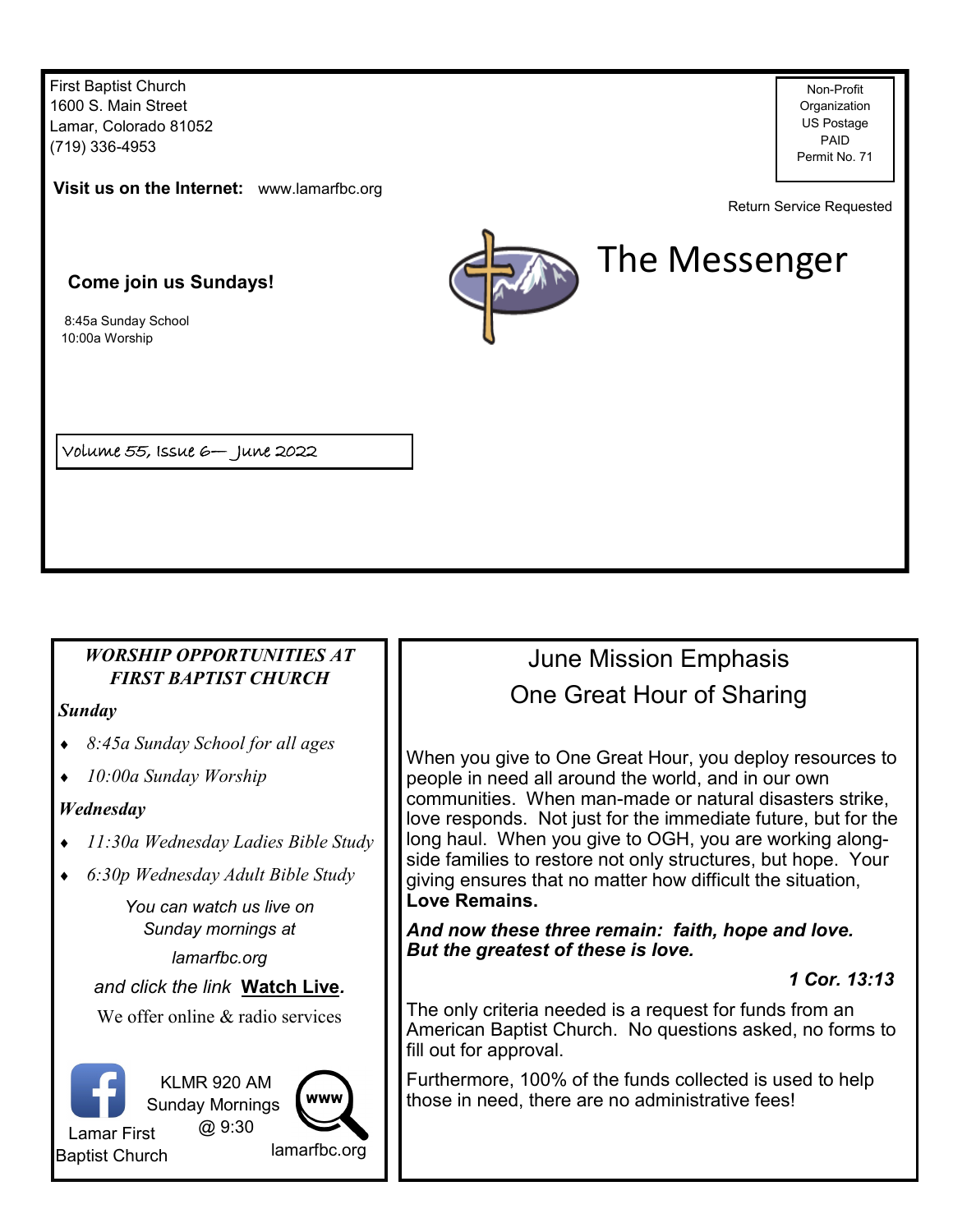

When I was growing up, we had a separate church service on Sunday nights. We'd come in the morning and do church. Then go home, and just when "The Wonderful World of Disney" was coming on the TV, we'd have to pack up and go back to church again. And those were the days when you couldn't record it or stream it later. I always carried just a bit of resentment for the Sunday night service—unless it was the last Sunday of the month. That Sunday was special. It was called the "Body Life" service. It was where people could pick any song out of the hymnal to sing and every so often, the pastor would ask if someone had a testimony to share. Some of those testimonies would give a turtle goosebumps. It was almost terrifying to hear how God could work and how God intervened. That was a good 75% of why I loved

those Body Life Services. The other 25% was that anyone—I mean anyone-could pick a song and make the whole congregation sing it. My best friend, Steve, and I had a running contest to see who could get the pastor to call on us first to sing the song that we loved to sing and no one else did: "I Wish We'd All Been Ready." For those who don't know that song, well, you missed out. Perhaps you could YouTube it and see what it was like. I'd call it a hippy hymn. Here's the first stanza. I'm not exactly proud of the fact I can quote it from memory.

> *Life was filled with guns and wars and everyone got trampled on the floor. I wish we'd all been ready. Children died. The days grew cold. A piece of bread would buy a bag of gold. I wish we'd all been ready. There's no time to change your mind The Son has come and you've been left behind.*

Part of wanting to sing that song for Steve and me was that we loved singing about bombs and that kind of stuff. We were boys. But I have to admit that part of the fun here was seeing the pastor roll his eyes when he had to call on us and when he'd say either, "OK Darren" or "OK Steve," you could hear this collective sigh throughout the church. Who knew that an 8 to 10-year-old kid could have that much power?!? I think people came to church with several songs to suggest ready just to see if they could keep us from asking for Hymn #245. I think the pastor asked my parents if they could take a couple of weeks, perhaps months, off from the evening service. My dad would have just smiled and said, "We'll talk to him…again."

For the longest time, I couldn't open up my Bible to the book of Revelation and not hear that song or see the images that it conjured up in my head. It's like the Old Testament showed a God of disappointment because, well…human beings. Repeatedly, I can hear God saying, "Come on, guys. Really?" in the Old Testament. Then Jesus comes and dies and now God is a God of love and relationship. He's a hugger for sure, right? But then comes Revelation and once you get past those 6 letters that Jesus dictates to the churches, God goes from a hugger to a God who has clearly had it up to here. He is a God who is done with it all. Famines. War. Asteroids. Pestilence (whatever that is, it cannot be good), scary creatures that fall from space and can torment, but no one dies. Mountains fall. Skies turn dark. Water sources spoiled. It's that song all over, except in real life, right? Well...

And then, the book opens itself up to a ton of speculation. Who exactly is the Antichrist? Remember when the entire world was certain that the Antichrist was Gorbachev? The strawberry stain on his head was kind of the giveaway, wasn't it? Some might even remember when it was Andropov? Read church history during World War 2. There was a huge fight in the American church over whether Hitler or Stalin was the Antichrist. What does the dragon represent? What is the Abomination of Desolation? Is it a computer? Is it an idol? And the gears keep turning and the more you read it, the more it becomes that certain scary that keeps you up at night, but it's that kind of scary that won't let you put it down either.

Let me suggest that Larry Norman (the author of that song I mentioned above) and anyone who looks at the book of Revelation the way I just portrayed it *got it all wrong*. The God of Revelation isn't the God who has had it. He is still a God who is and who defines love. The entire book of Revelation is about a God who is doing everything except mind control to get the attention of a human race that has turned their back and shakes their fist at Him. As 2 Peter 3:9 tells us, He is a God Who "is patient with you, not wanting anyone to perish, but everyone to come to repentance."

God turns up the heat under the sinful, rebellious people of Revelation's day because if they don't turn their lives over to Him, there is an eternity much hotter than what we see revealed in those last 7 years. Revelation is an act of love by a loving God, saying "If y'all don't open your eyes, what you are tasting now is just a sample of what eternity is going to be like." This is a love story, not a story of rage. It's the story of a parent doing his best to reach his wayward children—trying to keep them from the consequences that they don't understand and at the same time are demanding.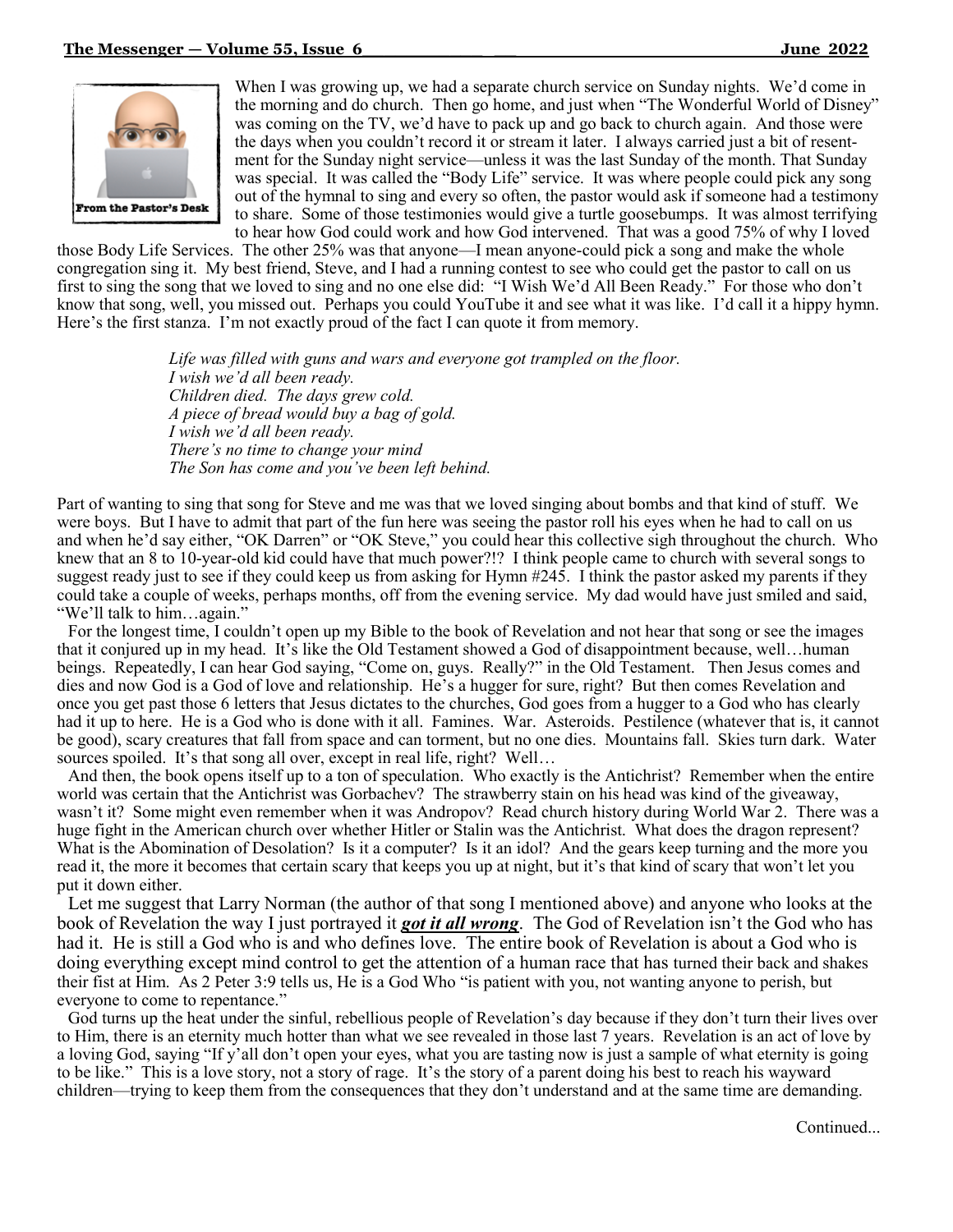But the freaky part for those of us that have turned our lives over to Jesus is that He gives us a glimpse of those final days and…yes, as much as I try to paint this as a love story, there are some pretty gruesome and scary parts to it. There are a lot of holes in it as well. Holes that those of us who like things nice and orderly become very irritated with. It doesn't give us all the answers and we want all the answers!

Yet, Jesus says clearly at the beginning of this book this: "Blessed is the one who reads the words of this prophecy, and blessed are those who hear it and take to heart what is written in it, because the time is near. (Rev. 1:3)" Some have tried to make John's words here say is that everyone needs to study your Bible to be blessed as this verse says. That's not exactly true. The Holy Spirit tells John to tell you and me that studying the book of Revelation is a blessing. The rest is too. But this blessing is specific to the book of Revelation.

So why am I going on about this right here? Well, over the summer, our Wednesday Night Bible Study is going to be going through the book of Revelation. And I wanted to do two things: (1) set the tone for the study and (2) invite you all to be a part of it. The study is on Wednesday night from 6:30-7:30. If there are people that are getting this newsletter and would like to study the book of Revelation but cannot get to church and you have internet access, I'd be more than willing to set up a separate study on a different night via Zoom. But here's the tone-setting stuff:

- **God has not given us a spirit of fear** (2 Timothy 1:7). We will not get freaked out about what could happen. Jesus also told us to not worry about tomorrow, for tomorrow has enough trouble of its own. (Matthew 6:34)
- **We're going to hold on to God's promises.** Jesus promised his children, which includes you and me, "Surely, I am with you always, even to the very end of the age. (Matthew 28:20) Paul tells the church in Thessalonica, "God did not appoint us to suffer wrath but to receive salvation through our Lord Jesus Christ. (1 Thess. 5:9). Even the believers who live through the Tribulation will not be alone. God will be real to them in a way that we cannot imagine today. It will be a good thing for them. Not a bad thing.
- **We will not get all the answers**. Prophesy is best understood through the rearview mirror. When it happens, we sit back and go, "Oh, that's what that meant." Remember that the Pharisees and teachers of the law had the Old Testament and all the prophesies of the Messiah memorized. Yet with all those verses swimming around in their heads, they still looked and Jesus and called him a servant of Satan. Who are we to look at what God said about the last days and say, "Oh, we can do better than them with interpreting prophesy!"

What we are going to do is see the character of God. What we are going to see is how bad humanity can get. And when we put it together, we are going to see just how much God loves every person. Now, don't get me wrong. I've never studied the book of Revelation without learning something new about what's going to happen and why. We do get some answers. But overall, we see God in the light He deserves and we see just how unworthy we are to know Him and serve Him and be with Him for eternity.

I'd love to have you join us for this study. I will never preach through the book of Revelation. But I will study it in small groups like this. Here's your chance. Join us or let us know you are interested in a Zoom study.

God bless,

| sta                                                                                                                                                                  | To Pastor Darren and our Church Family,<br>We appreciate all of the visits and cards we have re-<br>ceived. What a blessing to have a church so caring<br>and kind.<br>Larry and Betty |                                                                                                                                                                                                                                                            | Darren and the good<br>people at FBC Lamar!<br>It was an honor to be with<br>you last Sunday! Such a<br>blessing. Thank you for<br>your warm welcome and<br>for the beautiful, thoughtful<br>basket. WOW! All<br>gift<br>those gifts and a Texas<br>Road House card too! I am<br>grateful.<br><b>Blessings &amp; Love</b><br><b>Kim Skattum</b><br>Pastor to Pastor |
|----------------------------------------------------------------------------------------------------------------------------------------------------------------------|----------------------------------------------------------------------------------------------------------------------------------------------------------------------------------------|------------------------------------------------------------------------------------------------------------------------------------------------------------------------------------------------------------------------------------------------------------|---------------------------------------------------------------------------------------------------------------------------------------------------------------------------------------------------------------------------------------------------------------------------------------------------------------------------------------------------------------------|
| To All of You With Warmest<br>Thanks,<br>I had so much fun opening<br>by basket. I shared every-<br>thing with Chris except the<br>chocolate almonds.<br>Mike Oldham |                                                                                                                                                                                        | First Baptist Church,<br>Just a note to let you know<br>prayers to all who need them.<br>I'm tired of the wind and no<br>moisture. Guess we could be worse<br>with dust storms, tornadoes, floods,<br>or something.<br>Love to all,<br><b>Patsy Carter</b> |                                                                                                                                                                                                                                                                                                                                                                     |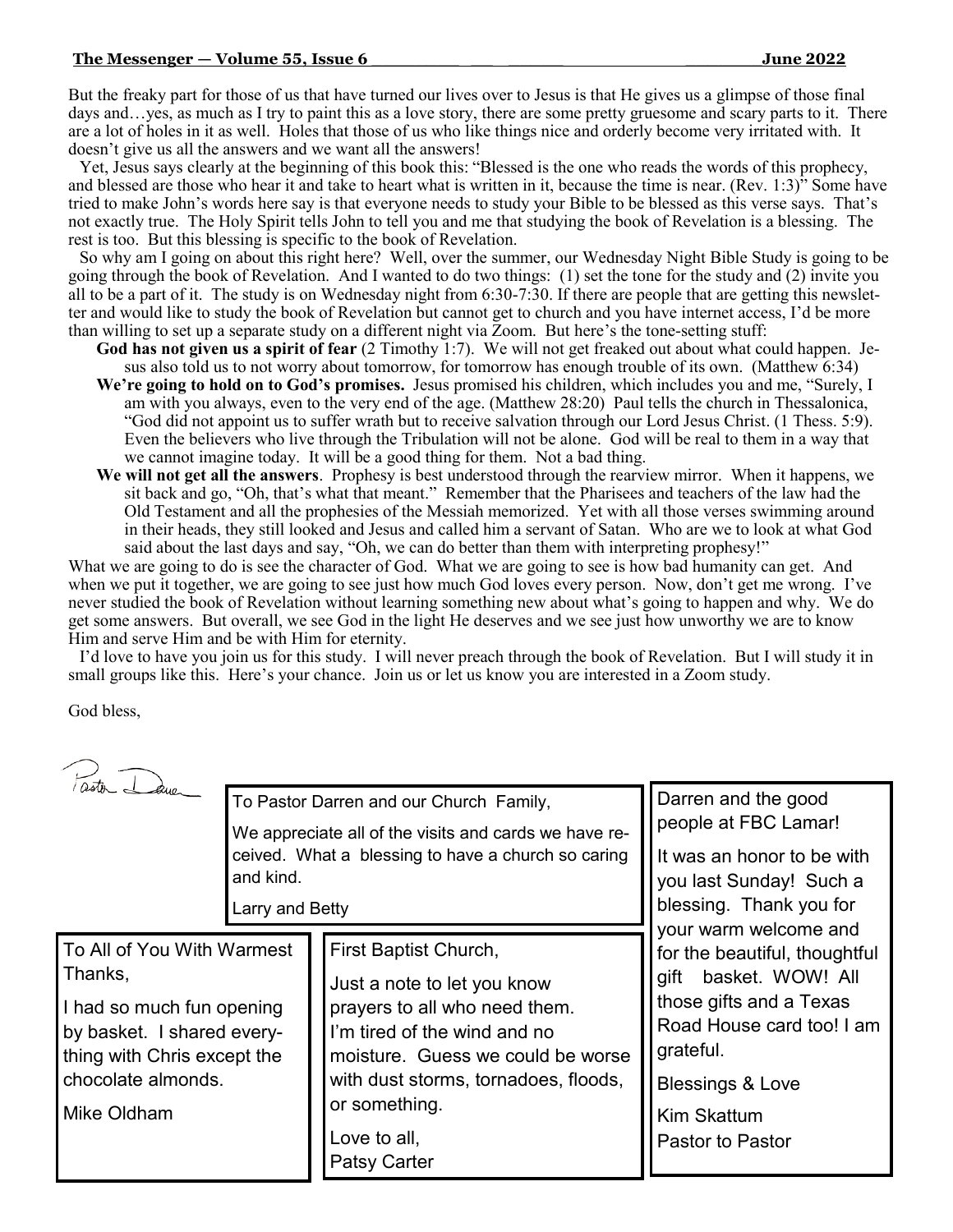| Last<br><b>Month</b><br>at Our<br>Church<br><b>May 1</b><br>Sunday School40 | Join Us<br>Sunday, June 5th for<br><b>Promotion Sunday!</b><br><b>MOVING</b><br>ON UP!<br>Associates Degree: Cailey Reid<br>High School Graduate: Grace Pendleton<br>3rd Grade: Adee Gersick & Michael Mendenhall |  |  |
|-----------------------------------------------------------------------------|-------------------------------------------------------------------------------------------------------------------------------------------------------------------------------------------------------------------|--|--|
| In Person Worship99<br>Online53<br>160<br>Total<br>May 8<br>Sunday School42 | Celebrating all of the men in our lives.<br>HAPPY<br>June 19, 2022.                                                                                                                                               |  |  |
| In Person Worship101<br>Radio4<br>Online45<br>150<br><b>Total</b>           | <b>Vacation Bible School</b><br>June 27th -July 1st                                                                                                                                                               |  |  |
| <u>May 15</u><br>Sunday School31<br>10:00am Worship82                       | 4:30p to 7:30p<br>for ages 4-6th grade<br>You can find a registration form by clicking the link on our web page<br>at lamarfbc.org. Please submit your form by email to                                           |  |  |
| Online24<br>111<br><b>Total</b><br><b>May 22</b>                            | fbclamar@hotmail.com or by fax 719-336-3555. You can mail them or<br>drop your forms by the church as well.<br>We are encouraging early registration!                                                             |  |  |
| Sunday School31                                                             | We ask that you keep our VBS leaders and kids in your prayers. Here is<br>a list of more specific prayer concerns.                                                                                                |  |  |
| In Person Worship96<br>9.<br>Radio                                          | <b>VBS Prayer Requests</b>                                                                                                                                                                                        |  |  |
| . 41<br>Online<br>146<br><b>Total</b>                                       | 1. That our gracious God would bless our preparations for VBS.<br>2. That our VBS gives God the glory!                                                                                                            |  |  |
| <b>May 29</b>                                                               | 3. For kids who don't know Jesus would come to VBS and learn of<br>Him.                                                                                                                                           |  |  |
| No count at time of<br>publication.                                         | 4. Thankfulness for parents who register their kids early, on time,<br>and even late!                                                                                                                             |  |  |
|                                                                             | 5. That we would have the right number of Crew Leaders for all the<br>kids.                                                                                                                                       |  |  |
| Meals on<br>Wheels                                                          | 6. For those planning and preparing to lead the various stations.<br>7. For no problems with the facility or technology.<br>8. For good weather for every day of VBS.                                             |  |  |
| 2022 Schedule                                                               | 9. For safety and a fun time for the people setting up and running                                                                                                                                                |  |  |
| June 8-10<br>Oct. 12-14                                                     | VBS.<br>10. For extra stamina for the leaders and kids in VBS.                                                                                                                                                    |  |  |
| <b>July 13-15</b><br>Nov. 9-11<br>Dec. 7-9<br>Aug. 10-12<br>Sept. 7-9       | We also still need volunteers for registration, kitchen help and crew lead-<br>ers. Please pray we are able to fill those needs as well.                                                                          |  |  |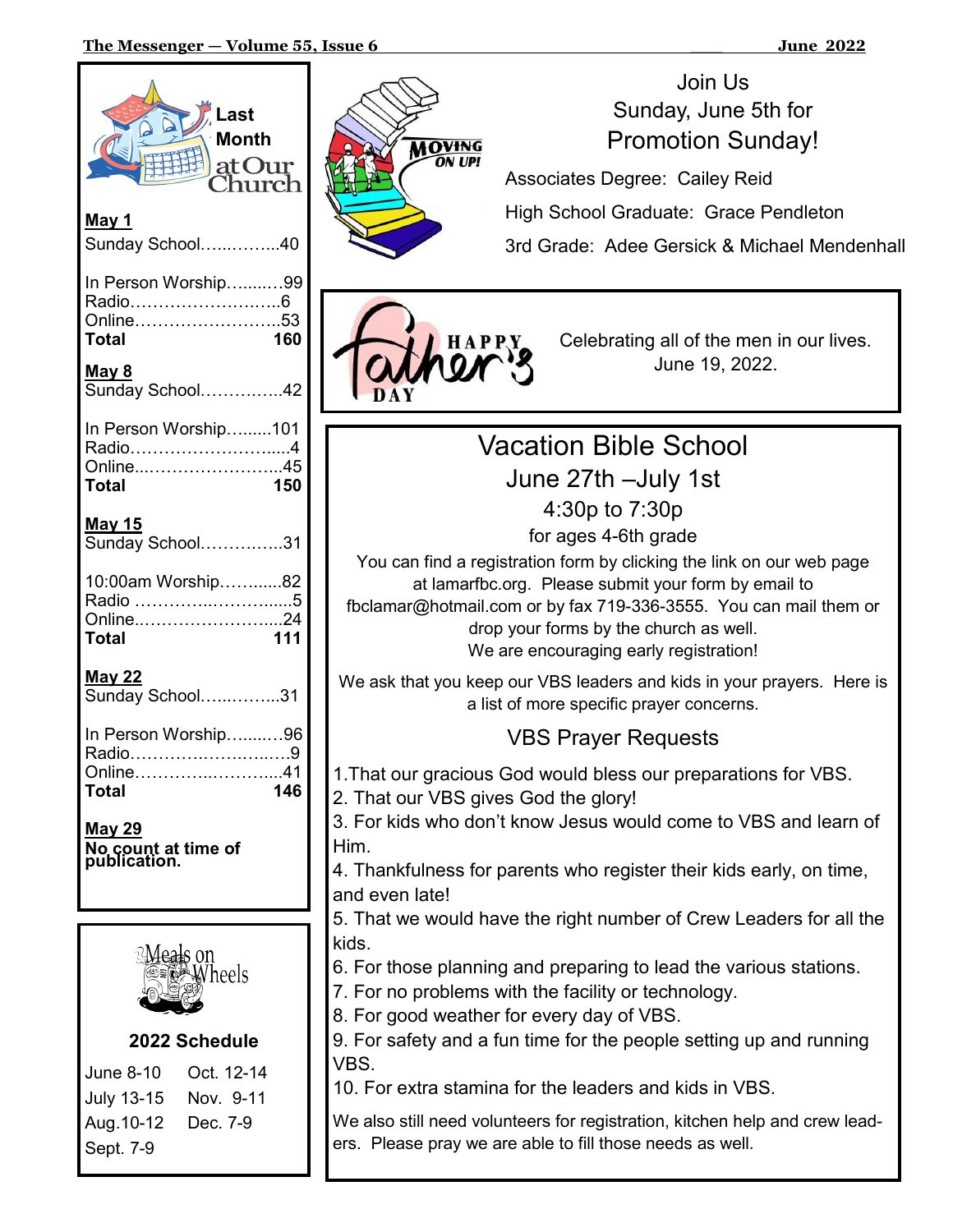### Care Net Pregnancy Center of Southeast Colorado

"Mothers hold their children's hand for a while, but their hearts forever." unknown "There is no influence so powerful as that of the mother." Sara Josepha Hale

Our "Board of Directors," along with Debbie, guides this ministry in prayer as well as directing the procedures and provide oversite for the center. "Pastors and Churches" support our ministry with donations and baby showers or "Drop Boxes" where supplies for the center can be dropped off. Some Prowers County churches give money donation as well. We also have "Community Givers" who support the center throughout the year with donations of money or supplies. Our "Church Representatives" are the bridge between the center and the church. These representatives share information with the churches to update our activates, and share what is happening at the center. Sometimes they help us out by supplying cookies for our activities in the community. It really is a blessing to have so many people helping with this ministry!

We know that these last few years with the Covid have been different, and we have not been able to get as involved in the community as we would have liked. We have not called on our church representatives as we have done in the past. We hope to call on you more in the future. -Debbie Widener-Director